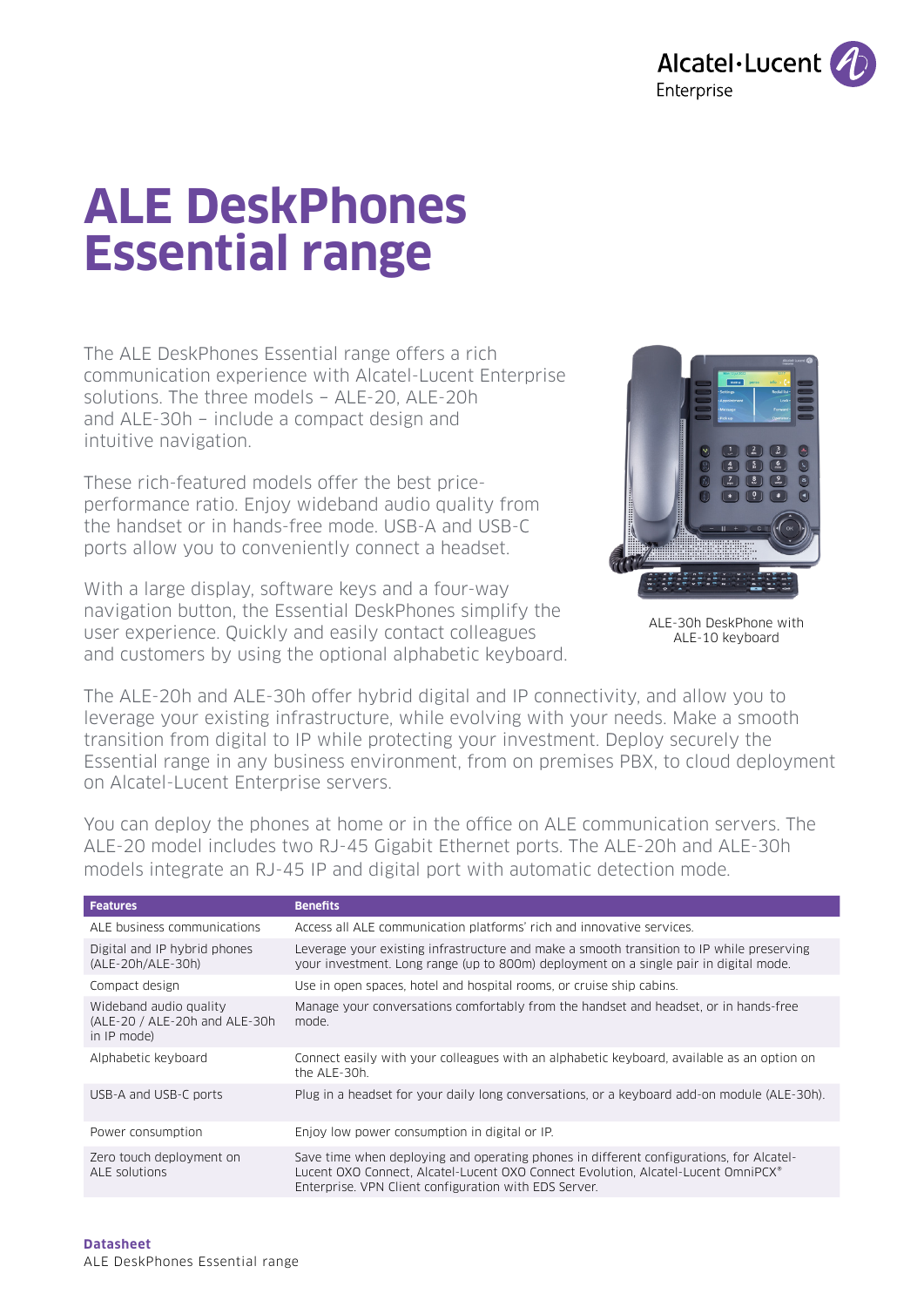| -<br>œ<br><b>Service</b><br>--<br>≡<br>٠<br><b>Contract Contract</b><br>---- |
|------------------------------------------------------------------------------|
| ĕ<br>å<br>۰                                                                  |
|                                                                              |





|                |                                                   | <b>ALE-20</b>                                                              | ALE-20h                                                                    | ALE-30h                                                                   |
|----------------|---------------------------------------------------|----------------------------------------------------------------------------|----------------------------------------------------------------------------|---------------------------------------------------------------------------|
| Key highlights |                                                   | 2x Gigabit Ethernet<br>2x3 programmable<br>keys, backlit screen<br>USB a/c | Hybrid Digital/IP,<br>2x3 programmable<br>keys, backlit screen,<br>USB a/c | Hybrid Digital/IP,<br>2x5 programmable<br>keys, colour screen,<br>USB a/c |
| Screen         | Backlite 2.8" in.                                 | $\bullet$                                                                  | $\bullet$                                                                  |                                                                           |
|                | Colour 3.5" in.                                   |                                                                            |                                                                            |                                                                           |
| Connectivity   | USB-A                                             | $\bullet$                                                                  | $\bullet$                                                                  | $\bullet$                                                                 |
|                | USB-C                                             | $\bullet$                                                                  | $\bullet$                                                                  |                                                                           |
|                | RJ-45 FE/GE                                       | $-/-$                                                                      | $\cdot$ /-                                                                 | $\cdot$ /-                                                                |
|                | RJ-45 PC port                                     |                                                                            |                                                                            |                                                                           |
|                | RJ9 headset/keyboard                              | $\cdot$ /-                                                                 | $\cdot$ /-                                                                 | $\cdot/\cdot$                                                             |
| ALE features   | Contextual keys                                   | 2x3                                                                        | 2x3                                                                        | 2x5                                                                       |
| Audio          | Wideband (IP mode)                                | $\bullet$                                                                  | $\bullet$                                                                  | $\bullet$                                                                 |
|                | Full duplex<br>speakerphone<br>(IP/Digital)       |                                                                            | $\bullet$                                                                  |                                                                           |
|                | Echo suppression<br>(IP/Digital)                  | $\bullet$                                                                  |                                                                            | $\bullet$                                                                 |
| Accessories    | Alphabetic keyboard                               |                                                                            |                                                                            | ALE-10                                                                    |
|                | 20-keys extension<br>module                       |                                                                            |                                                                            | EM-200                                                                    |
|                | Wall mounting kit                                 | $\bullet$                                                                  | $\bullet$                                                                  | $\bullet$                                                                 |
| Power supply   | PoE Power over<br>Ethernet                        |                                                                            |                                                                            |                                                                           |
|                | PoDL Power over<br>Digital Line                   |                                                                            |                                                                            |                                                                           |
|                | USB-C local power<br>adaptor (option)             | $\bullet$                                                                  |                                                                            |                                                                           |
|                | USB-C local power<br>adaptor (option)             | $\bullet$                                                                  |                                                                            | $\bullet$                                                                 |
|                | Power consumption<br>idle/active<br>(without USB) | 1.2W / 1.6W                                                                | 0.8W/1W                                                                    | 0.8W/1.2W                                                                 |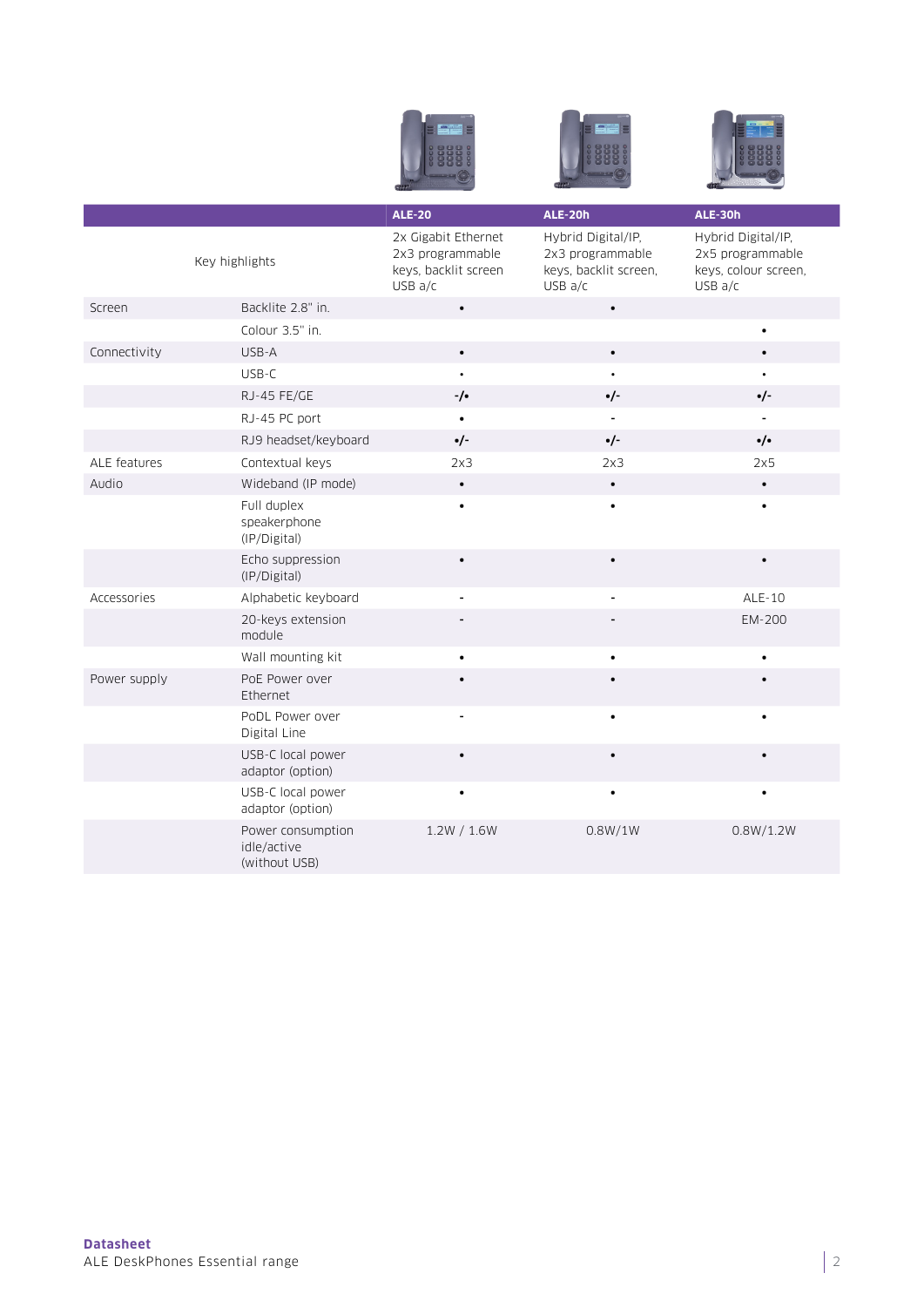# **Technical specifications**

# **Physical characteristics**

- Height: 183 mm (7.2 inches)
- Width:  $207$  mm  $(8.2$  inches)
- Depth: 35 mm (1.4 inches)
- Weight: 806 g (1.78 lb) including handset and stand
- Colour: Grey
- Adjustable feet: 40° and 55°
- Wall mounting kit

#### **Display**

- ALE-20 and ALE-20h: 2.8 inch black and white LCD 64 x 128 pixels, white backlight
- ALE-30h: 3.5-inch colour LCD 240 x 320 pixels

#### **Keys**

- Navigator: 4-way navigation, OK and cancel keys
- Contextual keys:
	- ¬ ALE-20 and ALE-20h: 2 x 3
- ¬ ALE-30h: 2 x 5
- Function keys: Line hook, dial-pad, mute with LED, volume +/- keys, hands-free with LED, 2 personal keys with LED, redial, info and message with LED
- Softkeys:
	- ¬ OmniPCX Enterprise: Up to 72 softkeys
	- ¬ OXO Connect and OXO Connect Evolution: Up to 40 softkeys

#### **Connectivity**

- ALE-20:
	- ¬ RJ-45 LAN port: Gigabit Ethernet 10/100/1000
	- ¬ RJ-45 PC port: 10/100/1000 Gigabit Ethernet switch
- ALE-20h and ALE-30h:
	- ¬ RJ-45 port: Fast Ethernet 10/100 or UA digital line
- ALE-30h: RJ-9 port for optional alphabetic keyboard and debugging
- RJ-9 port for the corded handset
- $\cdot$  1 x USB-C
- 1 x USB-A (5V, 100mA)
- ¬ ALE-20h, ALE-30h: Up to 4.5W (5V, 900mA) support in digital mode with local power adaptor

#### **Power supply**

- $\triangle$  ALE-20:
	- ¬ Power over Ethernet (IEEE 802.3af) Class 1
	- ¬ Power consumption (digital line power) idle/active (without USB): 1.2W/1.6W
	- ¬ Optional 5V/2A power adapter

#### **Datasheet**

ALE DeskPhones Essential range

- ALE-20h:
	- ¬ Power over Digital Line (PoDL)
	- ¬ Power over Ethernet (PoE)
	- ¬ Power consumption (digital line power) idle/active (without USB): 0.8W/1W
- ¬ Optional 5V/2A power adapter • ALE-30h:
	- ¬ Power over Digital Line (PoDL)
	- ¬ Power over Ethernet (PoE)
	- ¬ Power consumption (digital line power) in standby/active mode (without USB): 0.8W/1.2W
	- ¬ Optional 5V/2A USB-C power adaptor

#### **Audio features**

- Wideband comfort handset, headset, and hands-free
- Hearing aid compatible (HAC)
- Full-duplex hands-free
- Acoustic echo cancellation
- ALE-20:
- ¬ OPUS codec
- ¬ G722
- ¬ G711 (A-law and Mu-law)
- ¬ G729 AB
- ALE-20h and ALE-30h:
	- ¬ G711 (A-law and Mu-law)
	- ¬ Voice activity detection (VAD)
	- ¬ Comfort noise generation (CNG)
	- ¬ In IP mode:
	- OPUS codec
	- $-$  G722
	- G711 (A-law and Mu-law)
	- G729 AB

#### **Network and provisioning**

- ALE-20, ALE-20h and ALE-30 in IP mode
- DHCP and static IP:
- ¬ Manual configuration
- ¬ Dynamic Host Configuration Protocol (DHCP) network setup
- QoS support:
	- ¬ IEEE 802.1p/Q tagging (VLAN)
	- ¬ Layer 3 TOS and DSCP
	- ¬ QoS tickets
- LLDP-MED: IEEE 802.1 AB/LLDPMED client
- ¬ automatic VLAN acquisition
- ¬ PoE management
- ¬ inventory information
- Energy Efficient Ethernet 802.3 az support

#### **Protocols and business communications**

- ALE-20, ALE-20h and ALE-30h in IP mode: IP-NOE
- ALE-20h and ALE-30h in digital mode: NOE-UA
- Access to all ALE communication features from:
	- ¬ OmniPCX Enterprise Communication Server
	- ¬ OXO Connect
	- ¬ OXO Connect Evolution: IP mode only

#### **Security**

- ALE-20, ALE-20h and ALE-30h in IP mode
- Authentication: Basic or digest, 802.1x
	- ¬ 802.1x Message Digest 5 (MD5)/ TLS: For authentication, client certificate management with centralized deployment
	- ¬ Denial of Service (DoS) attack protection: Flooding ¬ ARP spoofing protection
- Transport: TLS 1.2 and SRTP
	- ¬ Encryption and authentication of signalling traffic
		- Media traffic encryption
	- SCEP Support
- Shipped with X509v3 certificate installed.

• Multi-language support (menu): Arabic, Catalan, Chinese (simplified), Chinese (traditional), Croatian, Czech, Danish, Dutch, English, Australian English, US/Canada English, Estonian, Finnish, Flemish, French, Canadian French, Swiss French, German, Austrian German, German, Greek, Hebrew, Hungarian, Italian, Italian Swiss, Japanese, Korean, Latvian, Lithuanian, Norwegian, Polish, Portuguese, Brazilian Portuguese, Romanian, Russian, Serbian, Slovak, Slovenian, Spanish, Swedish, Taiwanese, Thai, Turkish, Valencian.

¬ Certificates for 802.1x EAP-TLS (either Alcatel-Lucent Enterprise or customer certificates) for Native Encryption (NOE-DTLS support).

3

• IP-Sec VPN support

**Languages**